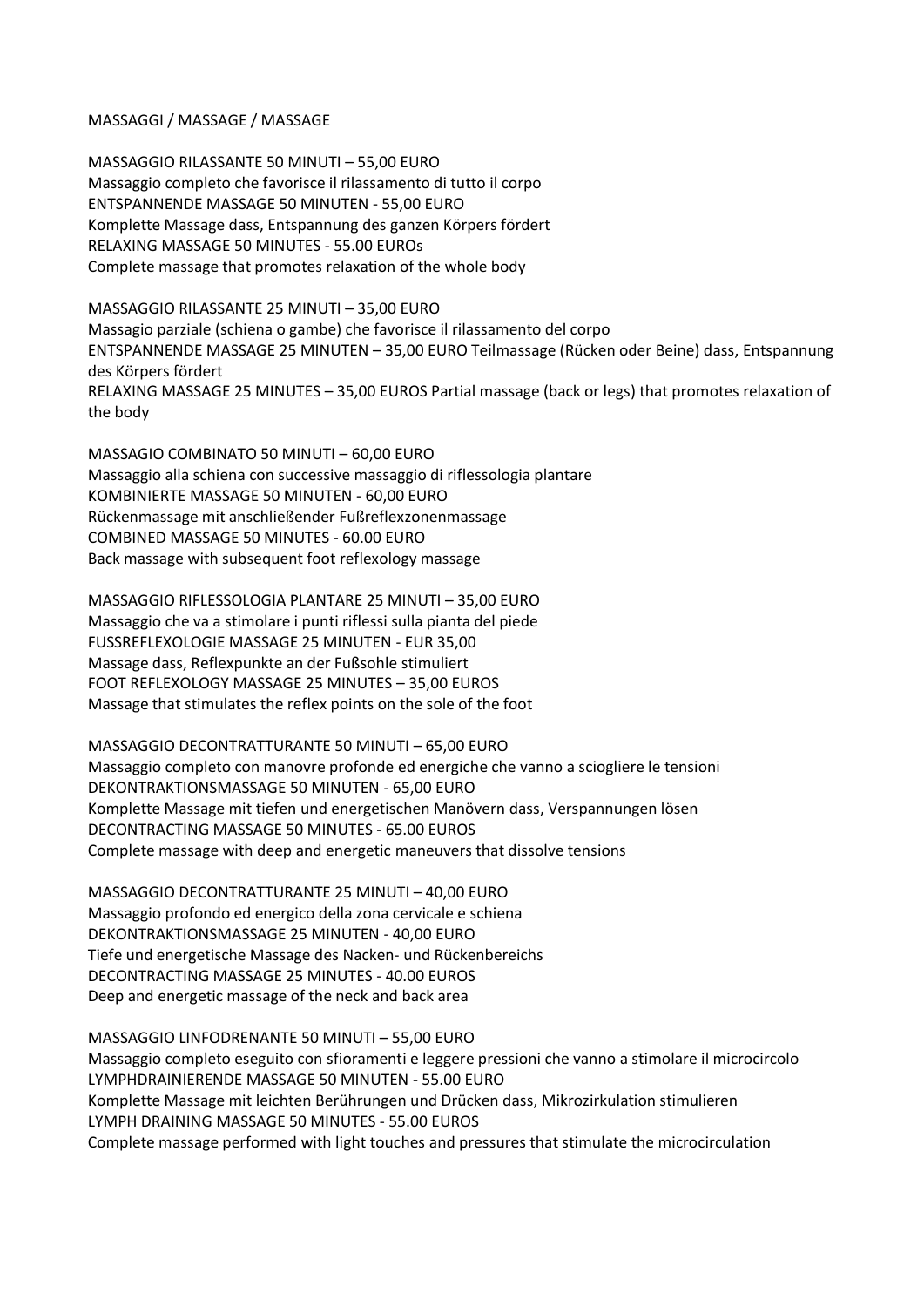MASSAGGIO LINFODRENANTE 25 MINUTI – 35,00 EURO Massaggio gambe eseguito con sfioramenti e leggere pressioni che vanno a stimolare il microcircolo LYMPHDRAININGS-MASSAGE 25 MINUTEN - 35.00 EURO Beinmassage mit leichten Berührungen und Druck dass, Mikrozirkulation stimulieren LYMPH DRAINING MASSAGE 25 MINUTES - 35.00 EUROS Leg massage performed with light touches and pressures that stimulate the microcirculation

MASSAGGIO ALLA LAVANDA 40 MINUTI – 45,00 EURO Massaggio rilassante a tutto il corpo con olio essenziale alla lavanda LAVENDELMASSAGE 40 MINUTEN - 45.00 EURO Entspannende Ganzkörpermassage mit ätherischem Lavendelöl LAVENDER MASSAGE 40 MINUTES - 45.00 EUROS Relaxing full body massage with lavender essential oil

MASSAGGIO TESTA E NUCA SU LETTINO AD ACQUA RISCALDATO 20 MINUTI – 30,00 EURO Massaggio benefico del cuoio capelluto e nuca, indicato per rilassare la zona cervicale KOPF- UND HALSMASSAGE AUF BEHEIZTEM WASSERBETT 20 MINUTEN - 30,00 EURO Wohltuende Massage der Kopfhaut und des Nackens, angezeigt zur Entspannung des Halsbereichs HEAD AND NECK MASSAGE ON HEATED WATER BED 20 MINUTES - 30.00 EUROS Beneficial massage of the scalp and nape, indicated for relaxing the cervical area

MASSAGGIO RILASSANTE PIEDI 20 MINUTI – 30,00 EURO Massaggio piedi con sfioramenti per rilassare la pianta del piede ENTSPANNENDE FUSSMASSAGE 20 MINUTEN - 30,00 EURO Fußmassage mit leichten Berührungen zur Entspannung der Fußsohle RELAXING FEET MASSAGE 20 MINUTES - 30.00 EUROS Foot massage with light touches to relax the sole of the foot

VISO / GESICHT / FACE

PULIZIA VISO PROFONDA 50 MINUTI – 50,00 EURO Trattamento di pulizia profonda con strizzatura delle impurità GESICHTSREINIGUNG 50 MINUTEN - 50,00 EURO Tiefenreinigungsbehandlung mit Auswringen von Unreinheiten DEEP FACIAL CLEANSING 50 MINUTES - 50.00 EUROS Deep cleansing treatment with squeezing of impurities

TRATTAMENTO ANTI AGE 50 MINUTI – 55,00 EURO Trattamento anti rughe al collagene ANTI-AGE-BEHANDLUNG 50 MINUTEN - 55,00 EURO Kollagen Anti-Falten-Behandlung ANTI AGE TREATMENT 50 MINUTES - 55.00 EUROS Collagen anti wrinkle treatment

TRATTAMENTO IDRATANTE 50 MINUTI – 55,00 EURO Trattamento specifico per pelli sensibili e disidratate FEUCHTIGKEITSBEHANDLUNG 50 MINUTEN - 55,00 EURO Spezifische Behandlung für empfindliche und feuchtigkeitsarme Haut MOISTURIZING TREATMENT 50 MINUTES - 55.00 EUROS Specific treatment for sensitive and dehydrated skin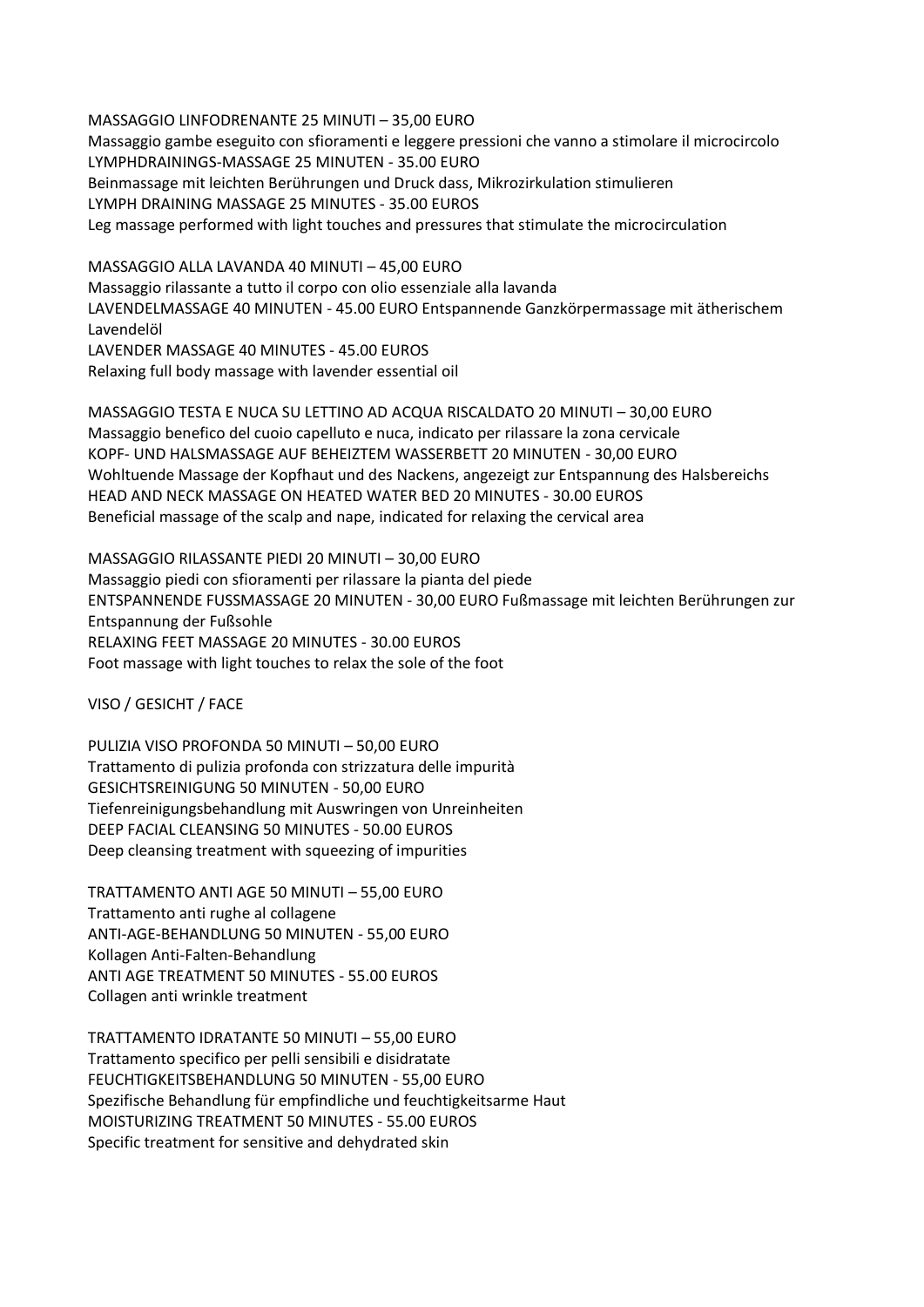TRATTAMENTO PURIFICANTE 50 MINUTI – 55,00 EURO Trattamento specifico per pelli impure REINIGUNGSBEHANDLUNG 50 MINUTEN - 55,00 EURO Spezifische Behandlung für unreine Haut PURIFYING TREATMENT 50 MINUTES - 55.00 EUROS Specific treatment for impure skin

## CORPO / KAROSSERIE / BODY

Tutti i nostri trattamenti corpo vengono effettuati in vasca nuvola: una vasca dove il corpo galleggia, dona una sensazione di leggerezza. Alle unsere Körperbehandlungen werden in der Wolkenwanne durchgeführt: Eine Wanne, in der der Körper schwebt, vermittelt ein Gefühl von Leichtigkeit.

All our body treatments are carried out in the cloud tub: a tub where the body floats, gives a feeling of lightness.

PEELING CORPO 45 MINUTI – 40,00 EURO Peeling corpo al sale marino e relax in vasca KÖRPERPEELING 45 MINUTEN - 40,00 EURO Körperpeeling mit Meersalz und Entspannung in der Wanne BODY PEELING 45 MINUTES - 40.00 EUROS Body peeling with sea salt and relaxation in the tub

FANGO CORPO 50 MINUTI – 50,00 EURO  $ARGILLA \rightarrow PURIFICANTE$  $CIOCCOLATO$   $\rightarrow$  DRENANTE TERMALE → IDRATANTE  $FICO \rightarrow EMOLIENTE E VITAMINICO$  $ZUCCA \rightarrow ANTI AGE E RESTITUTIVO$ KÖRPERSCHLAMM 50 MINUTEN - 50,00 EURO  $TON \rightarrow REINIGUNG$ SCHOKOLADE → ENTLEEREN WÄRME  $\rightarrow$  FEUCHTIGKEIT FEIGE → EMLIFIZIEREND UND VITAMIN KÜRBIS  $\rightarrow$  ANTI AGE UND RESTAURATIV BODY MUD 50 MINUTES - 50.00 EUROS  $CLAY \rightarrow PURIFYING$ CHOCOLATE  $\rightarrow$  DRAINING THERMAL → MOISTURIZING  $FIG \rightarrow EMOLIFYING AND VITAMIN$  $PUMPKIN \rightarrow ANTI AGE AND RESTORATIVE$ 

RELAX IN VASCA 25 MINUTI – 20,00 EURO Galleggiamento in vasca nuvola ENTSPANNEN SIE IN DER WANNE 25 MINUTEN - 20,00 EURO Schweben im Wolkentank RELAX IN THE TUB 25 MINUTES - 20.00 EUROS Floating in the cloud tank

EPILAZIONE / EPILATION / EPILATION

LABBRO SUPERIORE 5,00 EURO OBERLIPPE 5,00 EURO UPPER LIP 5,00 EUROS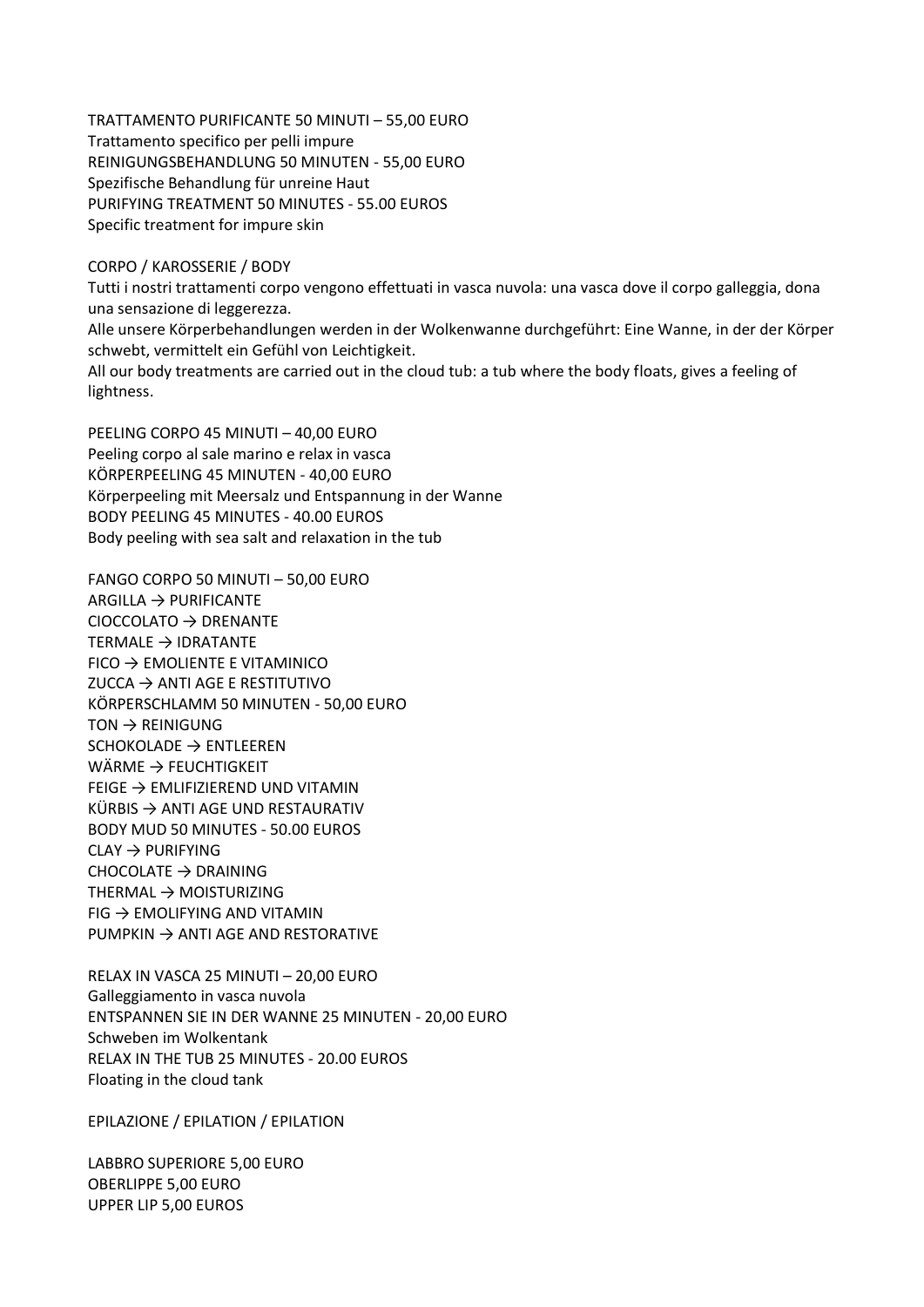SOPRACCIGLIA 10,00 EURO AUGENBRAUEN 10,00 EURO EYEBROWS 10.00 EUROS

ASCELLE 10,00 EURO ACHSELN 10,00 EURO ARMPITS 10.00 EUROS

BRACCIA 15,00 EURO WAFFEN 15,00 EURO ARMS 15.00 EUROS

PETTO 15,00 EURO BRUST 15,00 EURO CHEST 15.00 EURO

SCHIENA 20,00 EURO ZURÜCK 20,00 EURO BACK 20.00 EURO

INGUINE PARZIALE 10,00 EURO TEILMARLE 10,00 EURO PARTIAL GROINTH 10.00 EURO

MEZZA GAMBA 15,00 EURO HALBES BEIN 15,00 EURO HALF LEG 15.00 EURO

GAMBA TOTALE 30,00 EURO GESAMT BEIN 30,00 EURO TOTAL LEG 30.00 EURO

ESTETICA / ÄSTHETIK / AESTHETICS

MANICURE SENZA SMALTO 10,00 EURO MANIKÜRE OHNE NAGELLACK 10,00 EURO MANICURE WITHOUT NAIL POLISH 10.00 EURO

MANICURE CON SMALTO COLORATO 15,00 EURO MANIKÜRE MIT FARBIGEM EMAILLE 15.00 EURO MANICURE WITH COLORED ENAMEL 15.00 EURO

PEDICURE CON SMALTO 30,00 EURO PEDIKÜRE MIT NAGELLACK 30,00 EURO PEDICURE WITH NAIL POLISH 30.00 EURO

PEDICURE SENZA SMALTO 25,00 EURO PEDIKÜRE OHNE NAGELLACK 25,00 EURO PEDICURE WITHOUT NAIL POLISH 25,00 EURO

SOLARIUM – LETTINO CORPO – 18 MINUTI 10,00 EURO SOLARIUM - KÖRPERBETT - 18 MINUTEN 10,00 EURO SOLARIUM - BODY BED - 18 MINUTES 10.00 EURO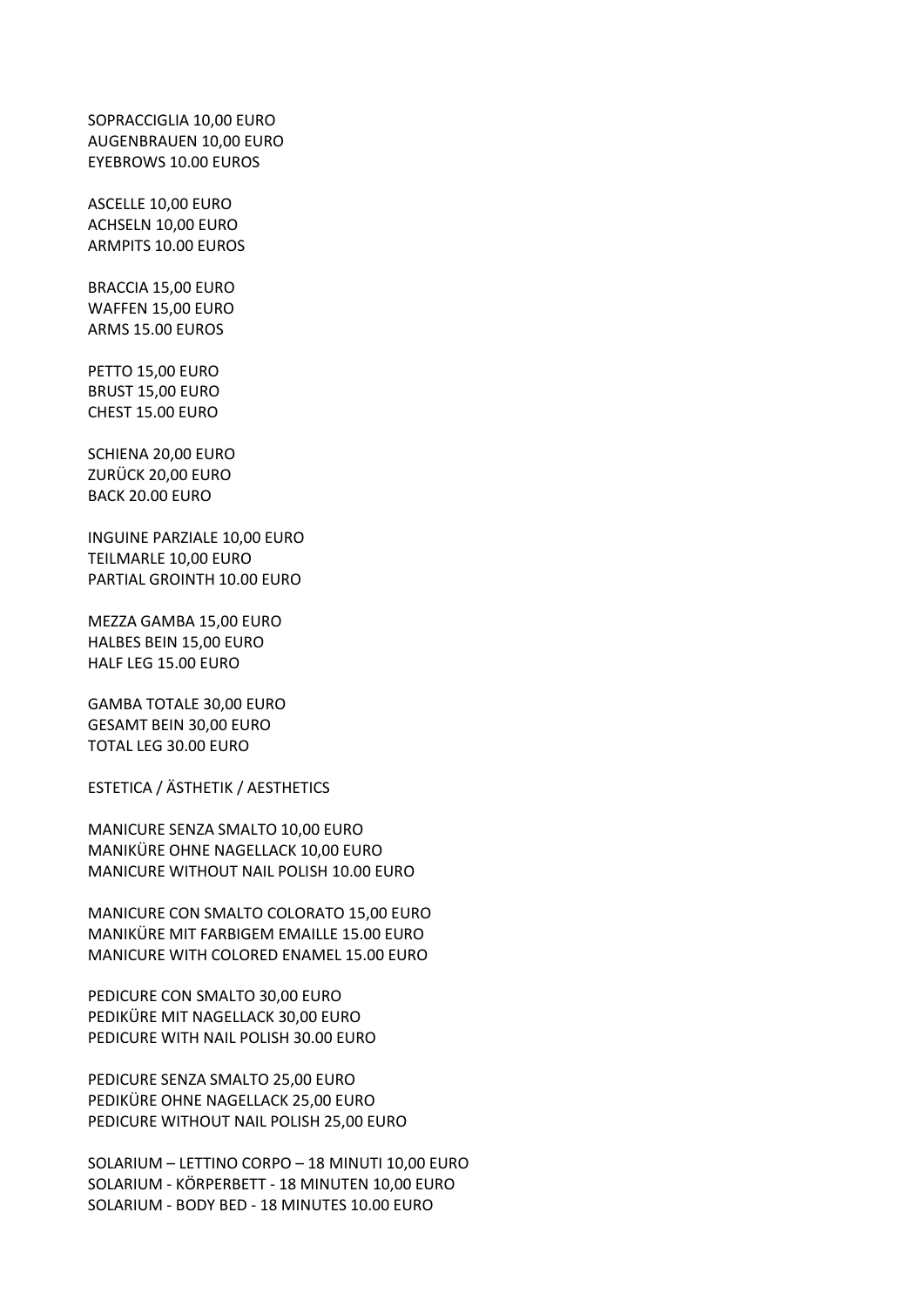## EMOTION ROOM

Percorso di coppia, in cabina riservata solo per voi, con vasca idromasaggio, doccia, futon per il relax e spumante con stuzzichini. Durata 1 ora e 30 minuti. 80,00 euro Weg für Paare, in einer nur für Sie reservierten Kabine, mit Whirlpool, Dusche, Futon zum Entspannen und Sekt zu Snacks. Dauer 1 Stunde und 30 Minuten. 80,00 Euro Path for couples, in a cabin reserved only for you, with whirlpool tub, shower, futon for relaxation and sparkling wine with snacks. Duration 1 hour and 30 minutes. 80.00 euros

## PACCHETTI PROMOZIONI / AKTIONSPAKETE / PROMOTION PACKAGES

PACCHETTO SAPORE AL CIOCCOLATO – 60,00 EURO anziché 80,00 EURO Impacco corpo al cioccolato in vasca nuvola (50 minuti) Massaggio testa e nuca (20 minuti) SCHOKOLADENGESCHMACKPAKET - 60,00 EURO statt 80,00 EURO Schokoladen-Körperpackung in der Wolkenwanne (50 Minuten) Kopf- und Nackenmassage (20 Minuten) CHOCOLATE FLAVOR PACKAGE - 60.00 EURO instead of 80.00 EURO Chocolate body wrap in the cloud tub (50 minutes) Head and neck massage (20 minutes)

PACCHETTO RELAX SCHIENA 70,00 EURO anziché 90,00 EURO Impacco detossinante schiena all'argilla, in vasca nuvola (45 minuti) Massaggio decontratturante schiena e cervicale (25 minuti) RÜCKENENTSPANNUNGSPAKET 70,00 EURO statt 90,00 EURO Entgiftender Lehm-Rucksack, im Wolkenbad (45 Minuten) Entspannende Rücken- und Nackenmassage (25 Minuten) BACK RELAXATION PACKAGE 70.00 EURO instead of 90.00 EURO Detoxifying clay back pack, in the cloud bath (45 minutes) Decontracting back and neck massage (25 minutes)

PACCHETTO EMOTION PER LA COPPIA 130,00 EURO anziché 150,00 EURO Emotion room di coppia (1 ora e 30 minuti) Massaggio relax parziale per lei e per lui (25 minuti) EMOTIONSPAKET FÜR DAS PAAR 130,00 EURO statt 150,00 EURO Emotionsraum für Paare (1 Stunde und 30 Minuten) Teil-Entspannungsmassage für Sie und Ihn (25 Minuten) EMOTION PACKAGE FOR THE COUPLE 130.00 EURO instead of 150.00 EURO Emotion room for couples (1 hour and 30 minutes) Partial relaxation massage for him and her (25 minutes)

PACCHETTO ROMANTICO PER LA COPPIA 150,00 EURO anziché 170,00 EURO Emotion room di coppia (1 ora e 30 minuti) Massaggio relax totale per lei e per lui (40 minuti) ROMANTISCHES PAKET FÜR DAS PAAR 150,00 EURO statt 170,00 EURO Emotionsraum für Paare (1 Stunde und 30 Minuten) Totale Entspannungsmassage für Sie und Ihn (40 Minuten) ROMANTIC PACKAGE FOR THE COUPLE 150.00 EURO instead of 170.00 EURO Emotion room for couples (1 hour and 30 minutes) Total relaxation massage for him and her (40 minutes)